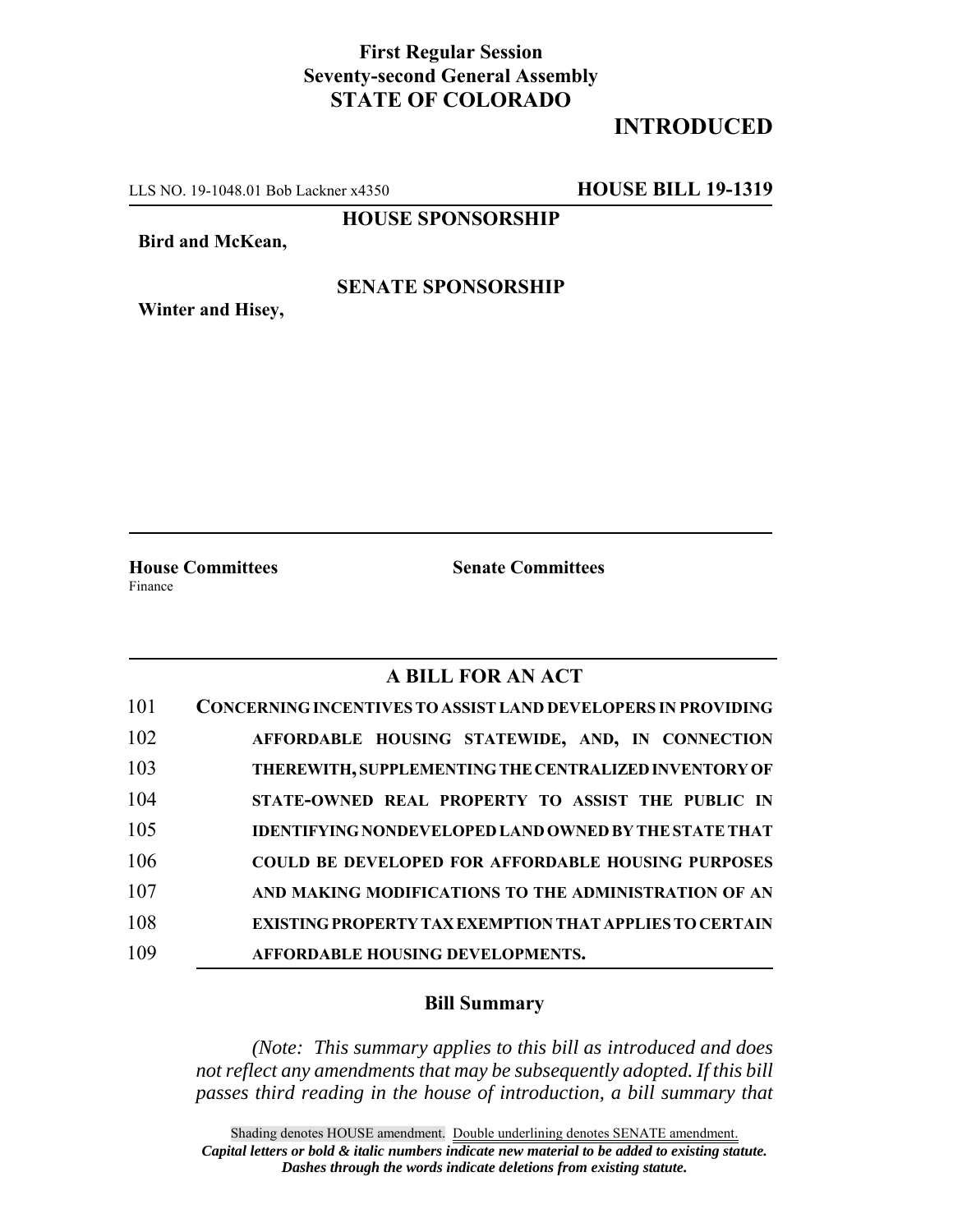*applies to the reengrossed version of this bill will be available at http://leg.colorado.gov.)*

Not later than July 1, 2020, **section 2** of the bill requires each state agency and state institution of higher education that is currently required to report to the office of the state architect (office) all acquisitions of real property by the agency or institution and to identify each vacant facility under its control to also submit to the office a list of all nondeveloped real property owned by or under the control of the agency or institution. The bill requires each agency and institution to routinely update the real property information provided to the office. The office is required to supplement the report it makes available to the members of the capital development committee with the information provided by the agencies and institutions under the bill.

Not later than January 15, 2021, the bill requires the office to transmit to the division of housing (division) within the department of local affairs (department) a summary of the information it obtains pursuant to the bill in a manner that will allow members of the public to easily identify parcels of nondeveloped real property that are owned by or under the control of state agencies or institutions. On an annual basis thereafter, the office is required to transmit to the division any supplemental information that the state agencies and institutions provide to it. The division is required to post the information in a user-friendly format on a page on the website maintained by the department that is dedicated to the division.

Under current law, certain property is exempt from the levy and collection of the real property tax if the property is owned by:

- ! A nonprofit corporation the earnings of which do not inure to a private shareholder, the property is irrevocably dedicated to charitable, religious, or hospital purposes; or
- ! A nonprofit corporation is a general partner of a partnership that was formed for the purpose of creating or maintaining affordable housing.

The statutory provisions that allow for the property tax exemption for a partnership satisfying the requirements of the exemption do not apply if, during a specified compliance period, the partnership which owns the residential structure distributes income or has income available for distribution to its partners or if the residential structure is sold or otherwise disposed of during the compliance period. If the property tax administrator (administrator) determines that income has been distributed or has been available for distribution or the residential property has been sold or otherwise disposed of, the administrator is required to revoke the property tax exemption for the residential property and to levy and collect property tax against the residential property, which would have otherwise been levied and collected from the date on which the exemption was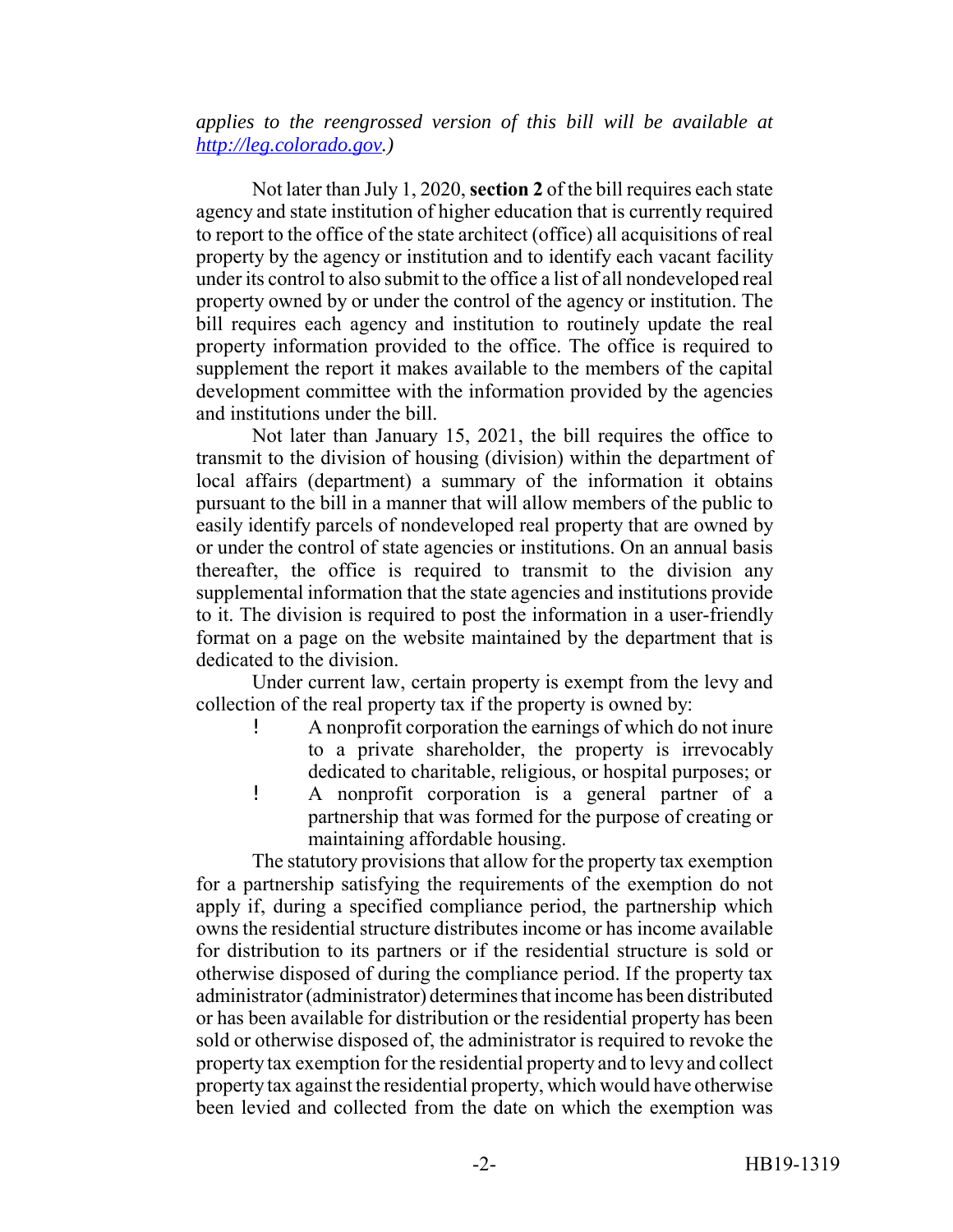initially granted plus all delinquent interest as provided for by law.

Under **section 4**, for property tax years commencing on or after January 1, 2019, if the administrator determines that income has been distributed or has been available for distribution or the residential property has been sold or otherwise disposed of, the administrator is required to either revoke the property tax exemption for the residential property as of the date income becomes available for distribution or terminate the exemption as of the date the property is transferred. Under the bill, the administrator is no longer required in such circumstances to levy and collect property taxes that otherwise would have been levied and collected.

*Be it enacted by the General Assembly of the State of Colorado:*

# **SECTION 1. Legislative declaration.** (1) The general assembly

hereby finds, declares, and determines that:

 (a) Colorado possesses a significant and unique combination of natural resources and economic vitality yet safe, decent, and affordable housing is an objective increasingly out of reach for many people living in low or moderate-income households across the state;

 (b) Many senior citizens, veterans, and other hard-working Coloradans are unable to afford to live in or near the communities in which they work and far too many Coloradans pay in excess of half their monthly income on their basic needs; and

 (c) As the availability of finding land suitable for the development of housing for low- and moderate-income households that can be obtained on an economic basis is often a significant barrier to the development of such housing, the identification of state-owned real property, with the ultimate objective of assessing such property for its sustainability and potential use for affordable housing, promises to be a critical tool available to the state and even local governments in meeting the state's housing needs for these segments of the population.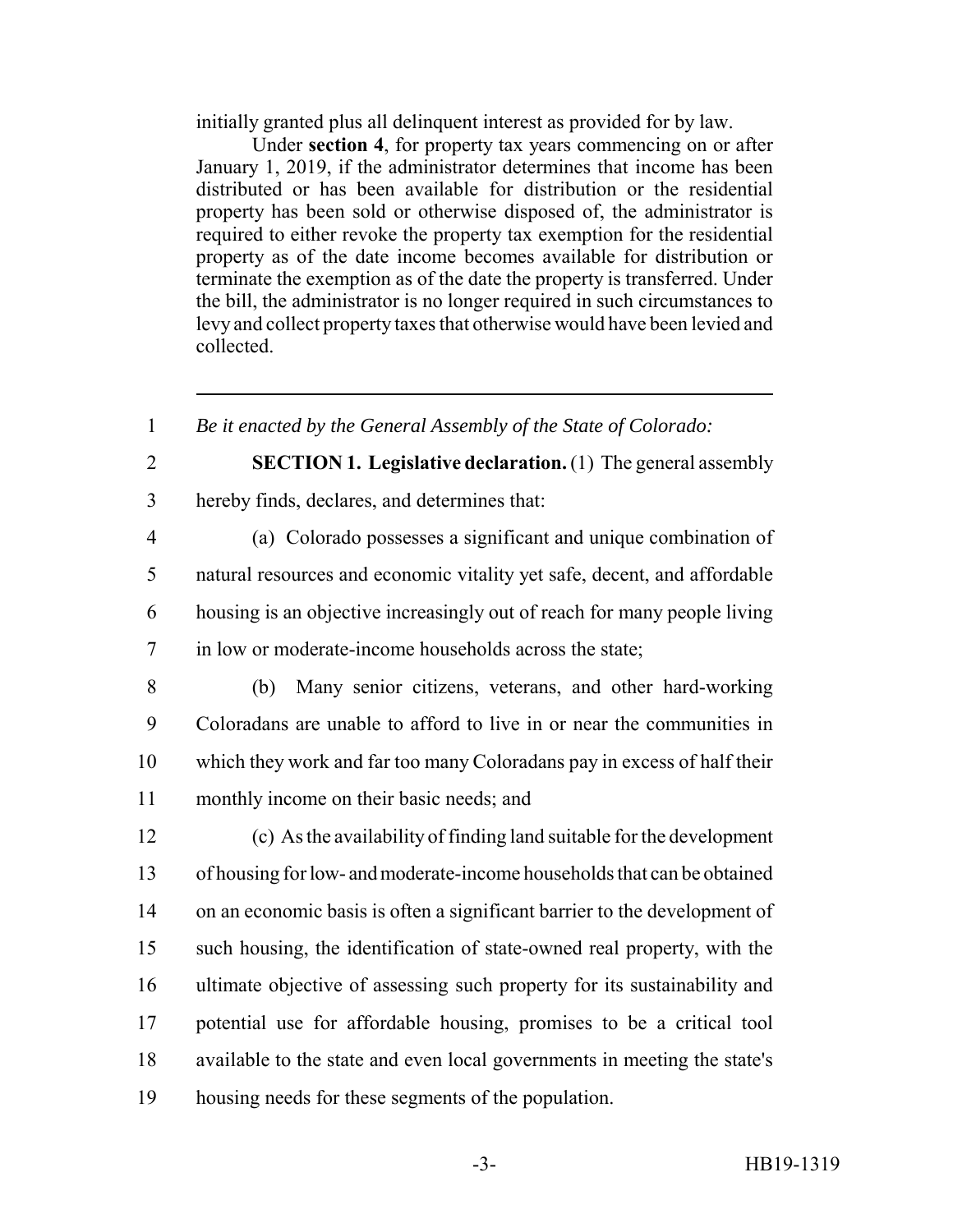(2) By enacting House Bill 19-\_\_\_\_, the general assembly intends to promote the use of real property currently owned by the state as well as county and municipal governments for the construction or rehabilitation of housing that will benefit persons in low- and moderate-income households across the state on a for-sale or rental basis.

 **SECTION 2.** In Colorado Revised Statutes, 24-30-1303.5, **add**  $7 \qquad (2.5)$  as follows:

 **24-30-1303.5. Office of the state architect to prepare and maintain inventory of state property - vacant facilities - nondeveloped real property.** (2.5) (a) NOT LATER THAN JULY 1, 2020, EACH STATE AGENCY AND STATE INSTITUTION OF HIGHER EDUCATION 12 THAT IS REQUIRED TO REPORT ALL ACQUISITIONS OF REAL PROPERTY BY THE AGENCY OR INSTITUTION AND TO IDENTIFY EACH VACANT FACILITY UNDER ITS CONTROL IN ACCORDANCE WITH SUBSECTIONS (3) AND (3.5) OF THIS SECTION SHALL ALSO SUBMIT TO THE OFFICE A LIST OF ALL NONDEVELOPED REAL PROPERTY OWNED BY OR UNDER THE CONTROL OF 17 THE AGENCY OR INSTITUTION. NOT LATER THAN JULY 1, 2021, AND NOT LATER THAN JULY 1 OF EACH YEAR THEREAFTER, EACH AGENCY OR 19 INSTITUTION SUBJECT TO THIS SUBSECTION (2.5) SHALL SUBMIT TO THE OFFICE ANY ADDITIONS TO THE LIST IDENTIFYING NONDEVELOPED REAL PROPERTY THE AGENCY OR INSTITUTION HAS ACQUIRED OR OTHERWISE OBTAINED IN THAT YEAR. THE OFFICE SHALL SUPPLEMENT THE REPORT IT MAKES AVAILABLE TO THE MEMBERS OF THE CAPITAL DEVELOPMENT COMMITTEE UNDER SUBSECTION (6) OF THIS SECTION WITH THE INFORMATION PROVIDED BY THE AGENCIES AND INSTITUTIONS UNDER THIS SUBSECTION (2.5). AN AGENCY OR INSTITUTION THAT ROUTINELY 27 PROVIDES THE INFORMATION REQUIRED BY THIS SUBSECTION (2.5) TO THE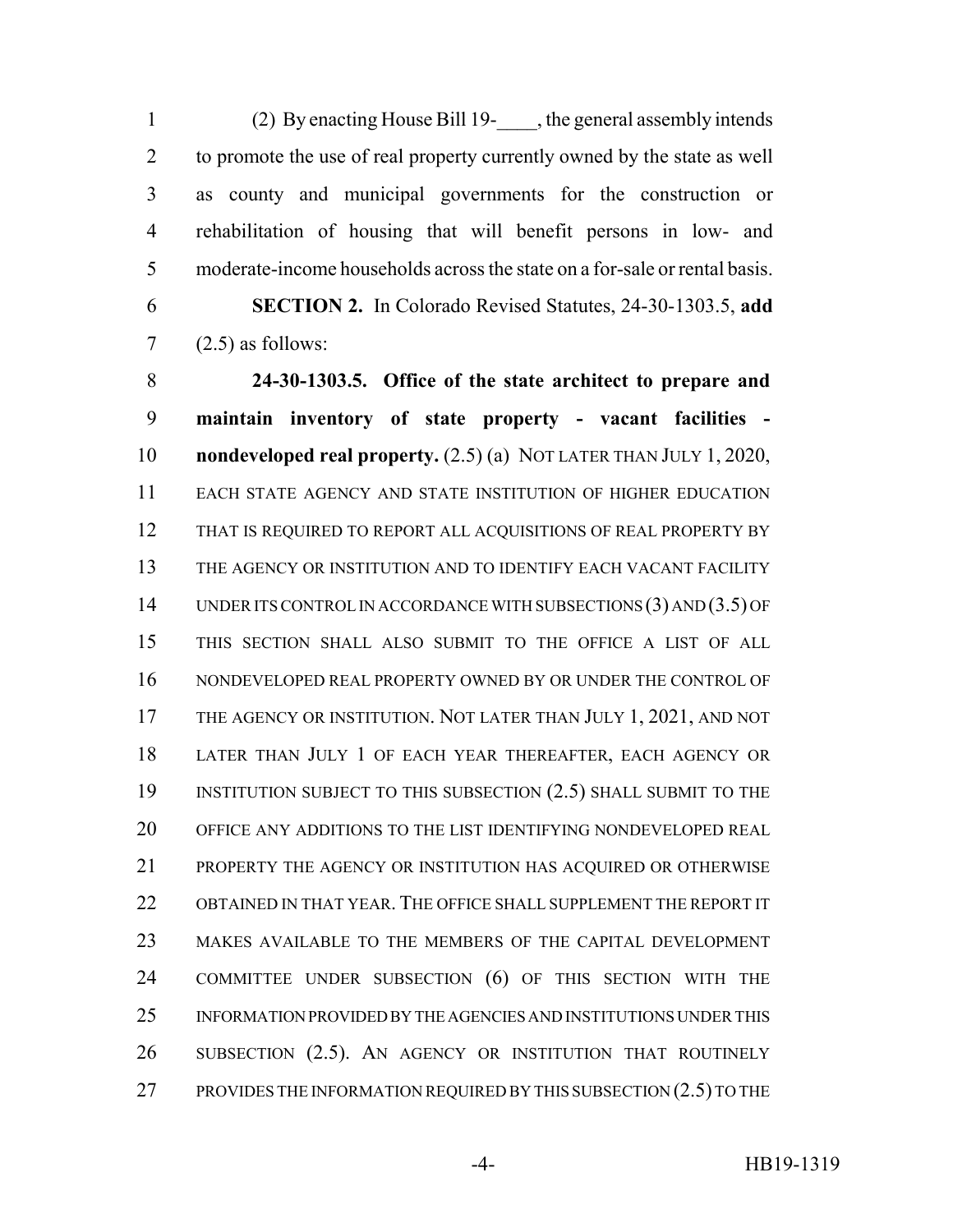OFFICE IN COMPLYING WITH THE REQUIREMENTS OF THIS SECTION IS NOT REQUIRED TO PROVIDE NEW OR DIFFERENT INFORMATION TO THE OFFICE IN ORDER TO COMPLY WITH THIS SUBSECTION (2.5). NOTWITHSTANDING ANY OTHER PROVISION OF LAW, THIS SUBSECTION (2.5)(a) SHALL NOT APPLY TO THE DEPARTMENT OF NATURAL RESOURCES WITH RESPECT TO WILDLIFE AND CONSERVATION PROPERTIES OWNED OR MANAGED BY SUCH DEPARTMENT.

8 (b) NOT LATER THAN JANUARY 15, 2021, THE OFFICE SHALL TRANSMIT TO THE DIVISION OF HOUSING WITHIN THE DEPARTMENT OF LOCAL AFFAIRS CREATED IN SECTION 24-32-704 (1) A SUMMARY OF THE 11 INFORMATION IT OBTAINS PURSUANT TO SUBSECTION  $(2.5)(a)$  OF THIS SECTION IN A MANNER THAT WILL ALLOW MEMBERS OF THE PUBLIC TO EASILY IDENTIFY PARCELS OF NONDEVELOPED REAL PROPERTY THAT ARE OWNED BY OR UNDER THE CONTROL OF STATE AGENCIES OR INSTITUTIONS. NOT LATER THAN JANUARY 15 OF EACH YEAR THEREAFTER, THE OFFICE SHALL TRANSMIT TO THE DIVISION OF HOUSING ANY SUPPLEMENTAL INFORMATION THAT THE STATE AGENCIES AND INSTITUTIONS HAVE CONTINUOUSLY PROVIDED TO IT UNDER SUBSECTION (2.5)(a) OF THIS SECTION.IN ACCORDANCE WITH SECTION 24-32-705 (4), THE DIVISION OF HOUSING SHALL POST THE INFORMATION IN A USER-FRIENDLY FORMAT ON A PAGE ON THE WEBSITE MAINTAINED BY THE DEPARTMENT OF THE LOCAL 22 AFFAIRS THAT IS DEDICATED TO THE DIVISION OF HOUSING.

 **SECTION 3.** In Colorado Revised Statutes, 24-32-705, **add** (4) as follows:

 **24-32-705. Functions of division.** (4) THE DIVISION SHALL POST THE INFORMATION TRANSMITTED TO IT BY THE OFFICE OF THE STATE ARCHITECT PURSUANT TO SECTION 24-30-1303.5 (2.5)(b) IN A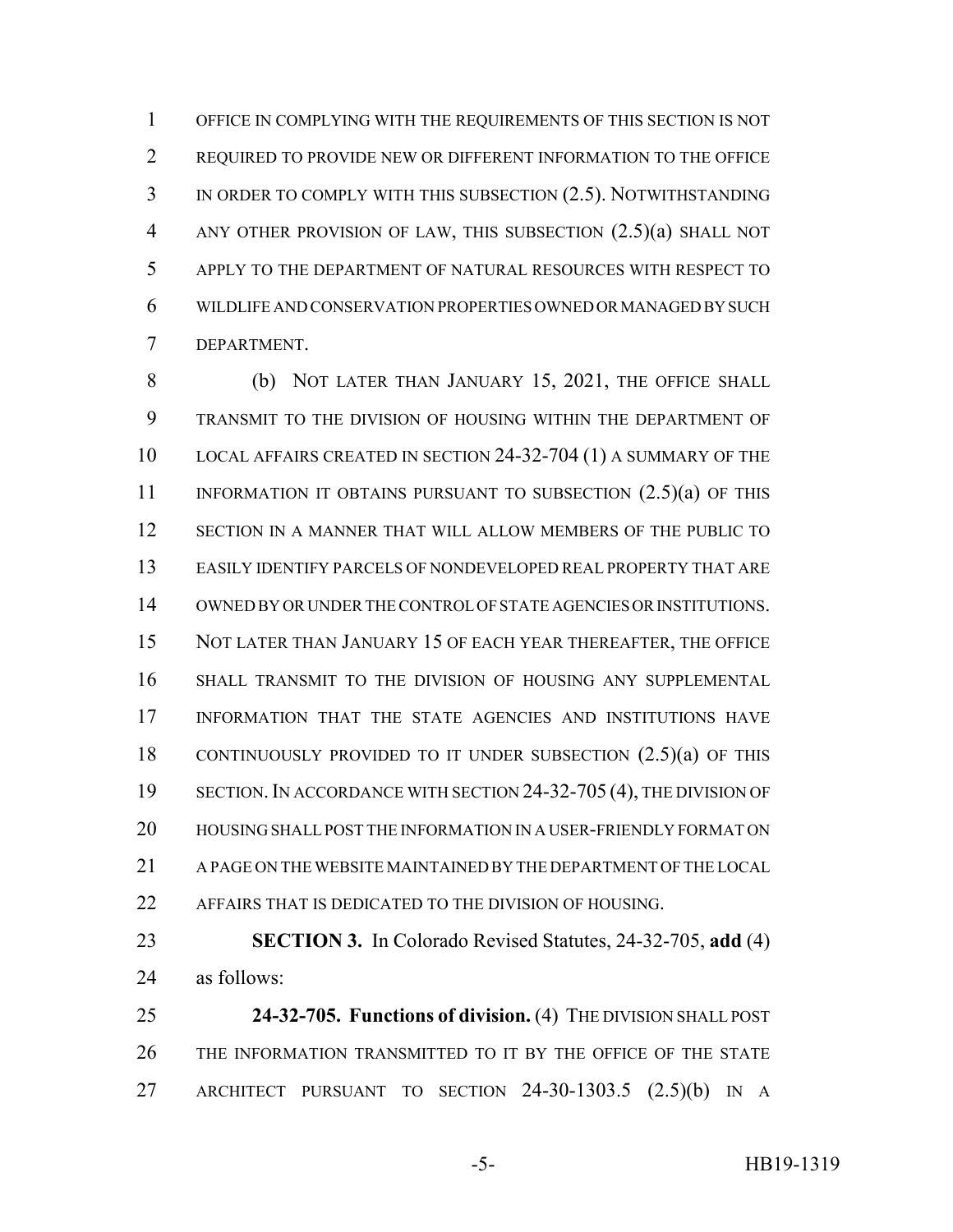USER-FRIENDLY FORMAT ON A PAGE ON THE WEBSITE MAINTAINED BY THE 2 DEPARTMENT OF LOCAL AFFAIRS THAT IS DEDICATED TO THE DIVISION. AS THE DIVISION CONTINUES TO RECEIVE SUPPLEMENTAL INFORMATION FROM 4 THE OFFICE OF THE STATE ARCHITECT IN ACCORDANCE WITH SECTION 5 24-30-1303.5 (2.5)(b), IT SHALL CONTINUE TO UPDATE THE APPLICABLE PAGE ON THE DEPARTMENT'S WEBSITE WITH SUCH SUPPLEMENTAL INFORMATION NOT LESS THAN ONCE ANNUALLY BY DECEMBER 31 OF EACH YEAR.

 **SECTION 4.** In Colorado Revised Statutes, 39-3-112, **amend** (3) introductory portion and (3)(c)(II)(B); and **add** (3)(c)(II)(B.5) as follows:

 **39-3-112. Definitions - residential property - orphanage - low-income elderly or individuals with disabilities - homeless or abused - low-income households - charitable purposes - exemption - limitations.** (3) In order for property to be exempt from the levy and 15 collection of property tax pursuant to the provisions of subsection (2) of 16 this section, the administrator shall be required to find, pursuant to the 17 provisions of section 39-2-117, that:

(c) The property is owned:

19 (II) (B) The provisions of this subparagraph (II) FOR PROPERTY TAX YEARS COMMENCING PRIOR TO JANUARY 1, 2019, THIS SUBSECTION (3)(c)(II) shall not apply if, during such compliance period, such domestic or foreign limited partnership which owns the residential structure distributes income or has income available for distribution to its partners or if the residential structure is sold or otherwise disposed of 25 during such compliance period. If the administrator determines that, as 26 specified in this sub-subparagraph  $(B)$  SUBSECTION  $(3)(c)(II)(B)$ , income has been distributed or has been available for distribution or the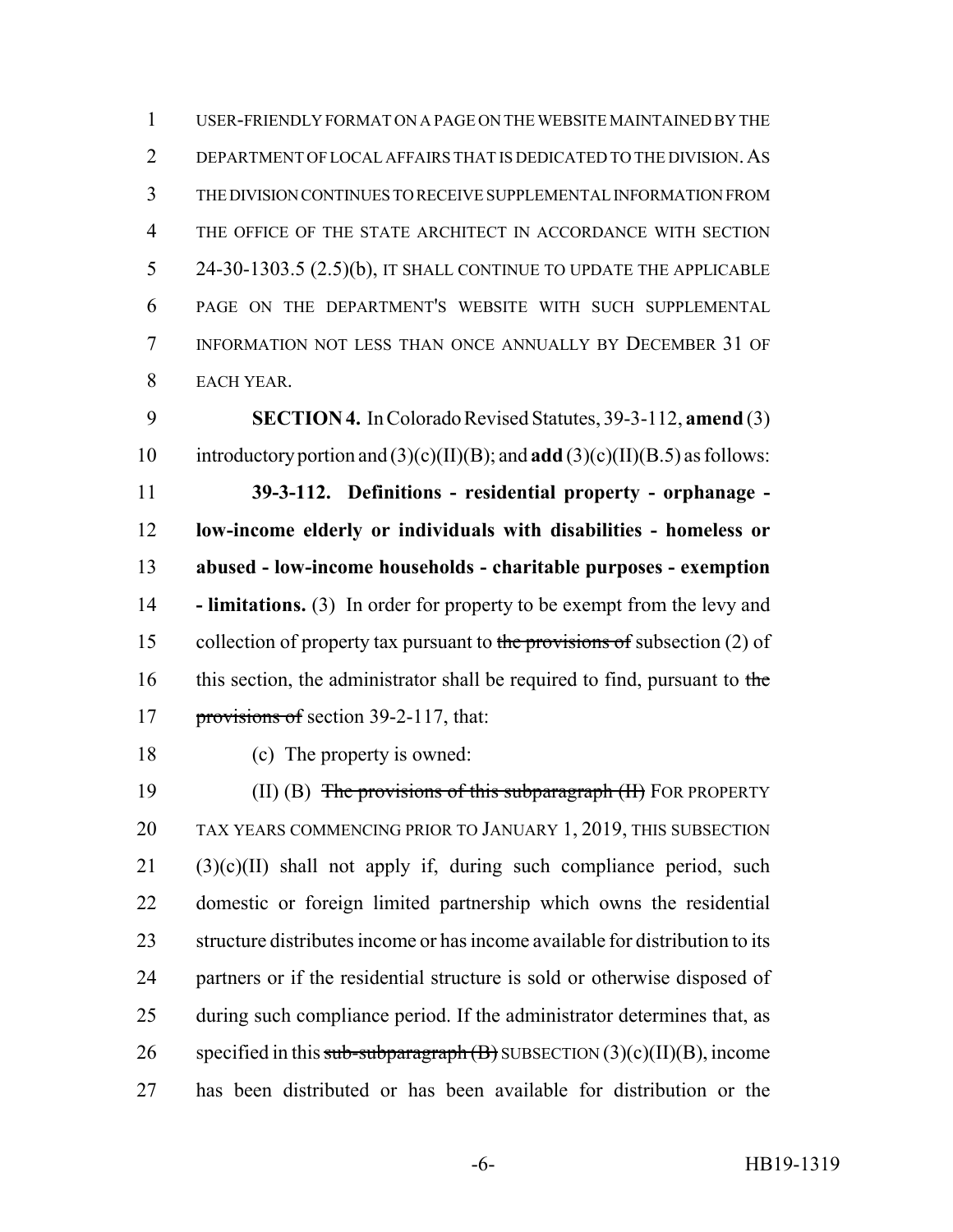residential property has been sold or otherwise disposed of, the administrator shall revoke the property tax exemption for the residential property and property taxes shall be levied and collected against the residential property which would have otherwise been levied and collected from the date on which the exemption was initially granted plus all delinquent interest as provided for by law.

 (B.5) FOR PROPERTY TAX YEARS COMMENCING ON OR AFTER 8 JANUARY 1, 2019, THIS SUBSECTION  $(3)(c)(II)$  SHALL NOT APPLY IF, DURING SUCH COMPLIANCE PERIOD, SUCH DOMESTIC OR FOREIGN LIMITED PARTNERSHIP WHICH OWNS THE RESIDENTIAL STRUCTURE DISTRIBUTES INCOME OR HAS INCOME AVAILABLE FOR DISTRIBUTION TO ITS PARTNERS OR IF THE RESIDENTIAL STRUCTURE IS SOLD OR OTHERWISE DISPOSED OF DURING SUCH COMPLIANCE PERIOD.IF THE ADMINISTRATOR DETERMINES 14 THAT, AS SPECIFIED IN THIS SUBSECTION  $(3)(c)(II)(B.5)$ , INCOME HAS BEEN DISTRIBUTED OR HAS BEEN AVAILABLE FOR DISTRIBUTION OR THE RESIDENTIAL PROPERTY HAS BEEN SOLD OR OTHERWISE DISPOSED OF, THE ADMINISTRATOR SHALL EITHER REVOKE THE PROPERTY TAX EXEMPTION FOR THE RESIDENTIAL PROPERTY AS OF THE DATE INCOME BECOMES AVAILABLE FOR DISTRIBUTION OR TERMINATE THE EXEMPTION AS OF THE 20 DATE THE PROPERTY IS TRANSFERRED.

 **SECTION 5. Act subject to petition - effective date - applicability.** (1) This act takes effect September 1, 2019; except that, if a referendum petition is filed pursuant to section 1 (3) of article V of the state constitution against this act or an item, section, or part of this act within the ninety-day period after final adjournment of the general assembly, then the act, item, section, or part will not take effect unless approved by the people at the general election to be held in November